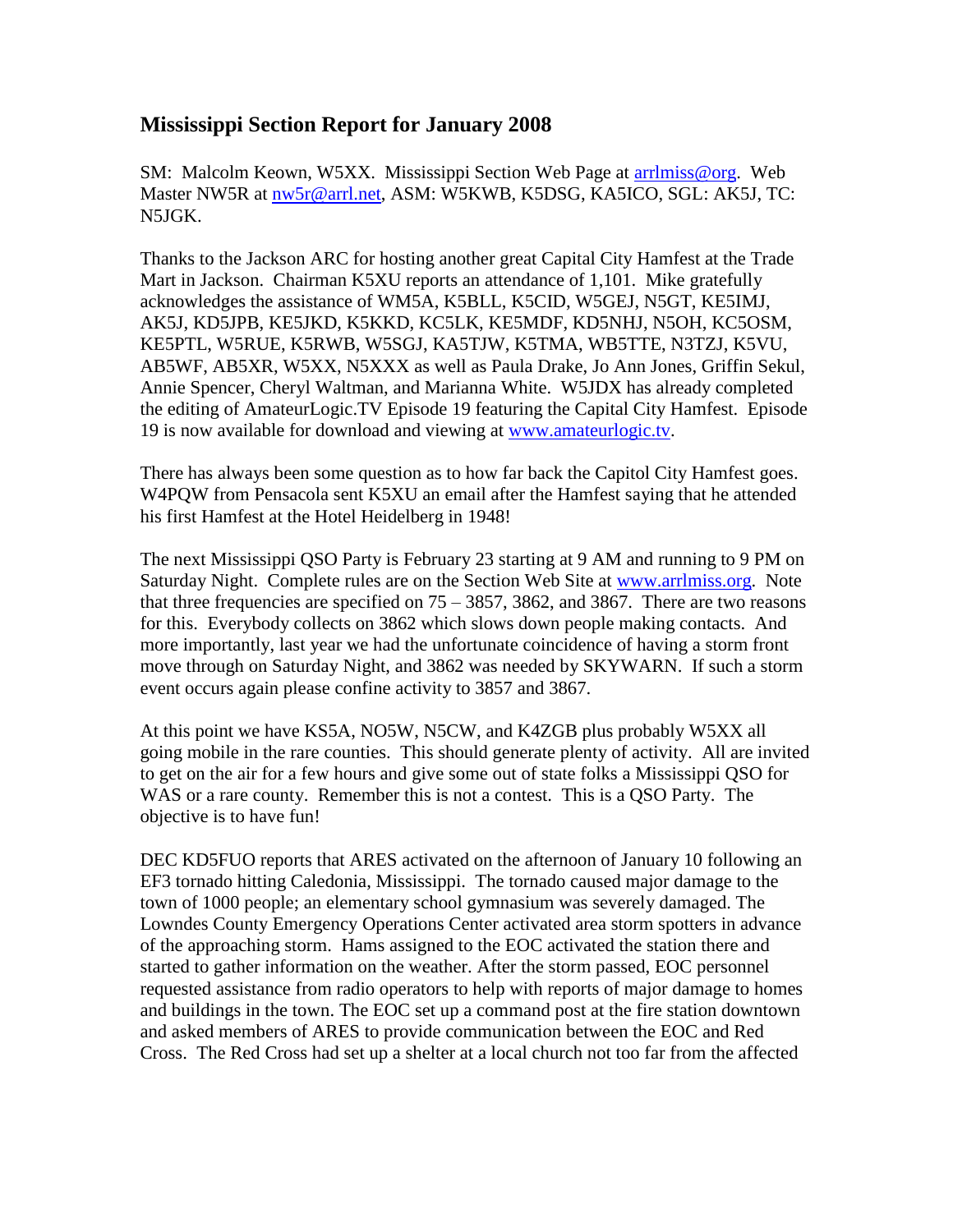area where local hams set up portable lights and generators. Hams maintained communication until 7 PM local time. Members of the Monroe County Amateur Radio Club set up their portable repeater for a secondary emergency contact frequency.

The Hattiesburg ARC Emergency Net was activated January 31 at 3:45 PM in response to a rapidly intensifying weather system moving into Southeast Mississippi from southwest to northeast. Reports of local flooding, hail, power outages, and traffic hazards were passed on the Net. The most significant severe weather events were damage to structures and the closing of Southbound I -59 with trees down from a possible tornado between Hattiesburg and Purvis. Rain which lead to more flooding continued until 7 PM. Stations participating in net operation included W5TUT, KD5XG, AG5Z, K6OJN, KE5JPH, K5TLL, N5CFN, K5YVA, N5LRQ, KB5VE, KE5AJI, KC5TYL, N5SP, KD5WCR, KD4NUE, KE5IUJ, KE5JJE, KC5MNM, KB5EKW, KE5MSW, KD5GGL, K5MIQ, KD5NOI, N4FF, and W4KGJ.

A severe tornadic storm event broke out in the Middle Mississippi Valley on February 4. Marshall County EC KB0ZTX reports that the SKYWARN Net was brought up a bit after 4:00 PM Tuesday as the first thunderstorm warnings were being issued for the area. The warnings were quickly elevated to a tornado warning. Spotters reporting in the immediate area observed the first touchdowns that occurred which were destroying buildings in Southaven. Operators in the field were the first on scene and were applying their CERT training, calling out for potential victims in the damage. At the same time they were relaying information on to the NWS in Memphis and deploying emergency resources to the damaged areas. This rapid response got help out fast and helped get the warnings into Shelby County before the storm crossed the border.

KB0ZTX further reports that hams continued to supply storm and damage reports throughout the evening into Wednesday morning, and also helped with logistics and welfare aid in the areas stricken by the tornado. They maintained the net for approximately 8 hours as more severe weather entered the region. Those Hams participating were AC5JB, K4MPG, K5OMC, KA5JNK, KA5WGF, KA5WX, KB0ZTX, KB5LJE, KC5YYW, KD4OFA, KD5NDS, KD5VMV, KE4GYV, KE5BVL, KE5BXL, KE5EOR, KE5EOS, KE5FUL, KE5JIX, KE5MFV, KE5MXY, KE5NBC, KE5NBD, KE5OPL, KE5RHM, KI4OGX, N5PYQ, N5UOV, W5DFD, W5KK, W5LJD, W5SSR, W9IK, WA4PTD, WB5VHX, and WD5EED.

Lee County EC K5TV reports that the Lee County EOC now has a Ham Station ready for service. This project was headed up by KD5RTF and other members of the Tupelo ARC including AD5YB, WB4VYB, KJ5JR, W5LMW, KB5MDD, and K5TV. All involved braved cold temps and high winds to install VHF and HF antennas on the roof of the Courthouse. After about six hours the radios and antennas were up and operational. It turned out to be a real challenge to run the feed lines from the roof through the attic and then down to the EOC office. Look for KK5K to be operating from the EOC in the near future.

Speaking of Ham Stations located in county EOCs, the following have checked in the past year during the monthly EOC Checkin on 3862 on the "'First Thursday" of each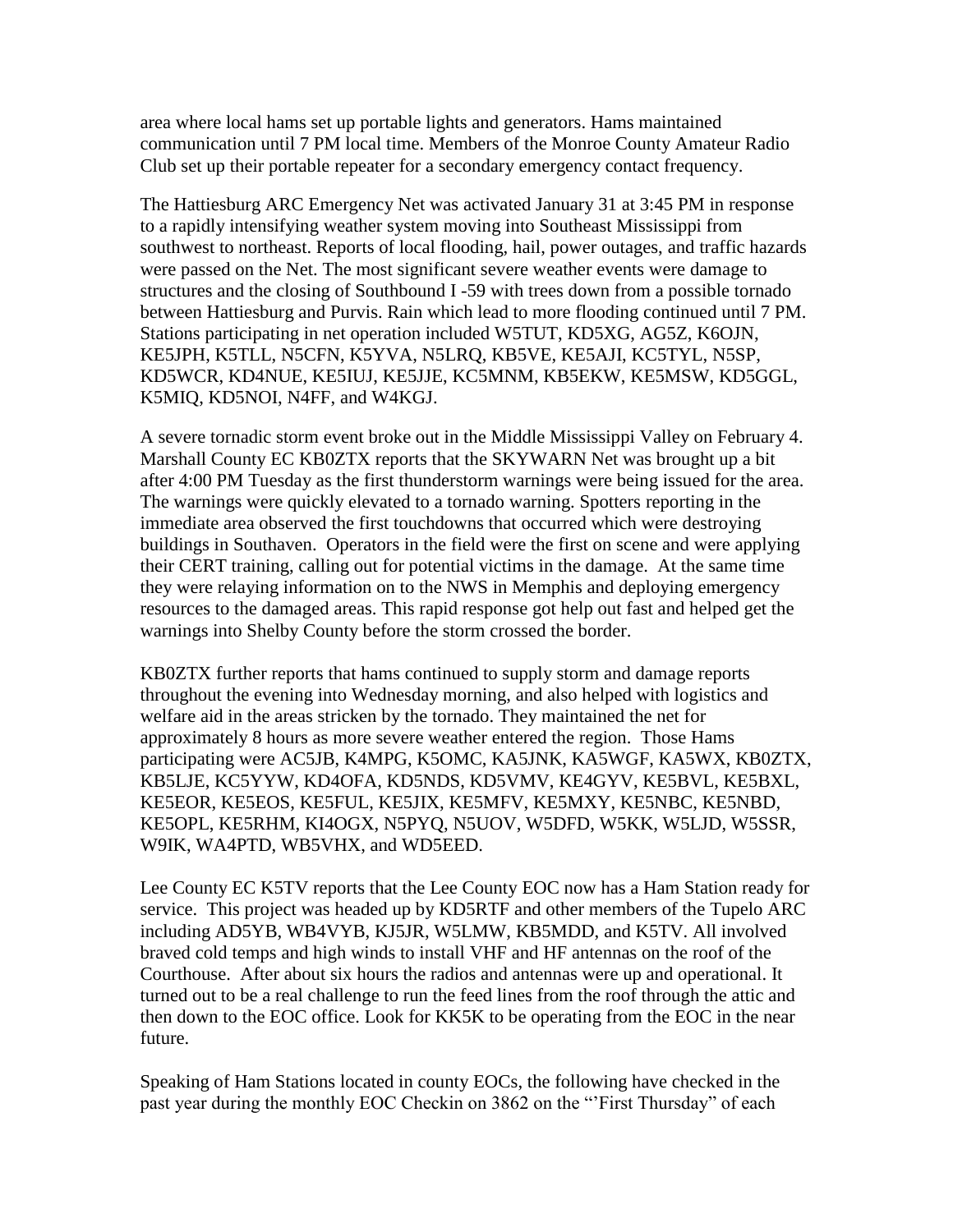month session: DeSoto – KD5VYB, Forrest – KC5WFM, Harrison – W5SGL, Itawamba – KE5LUX, Lafayette – W5LAF, Lamar – KD5RMM, Lauderdale – WX5MEI, Lowndes – KD5FUO, Pearl River - K5PRC, Rankin – K5RKN, Simpson – KA5LNY, Stone – N5UDK, Tippah – K5DGL, Tishomingo – W5TCR, and Warren – K5ZRO. Are there other counties that have stations at their EOCs?

AA5ED reports that the Brandon K5RKN Gateway is now on the global network.

N5WLW notes that the ham station at Picayune Fire Station 1 is now on the air. In spite of in climate weather, an 80 Meter Dipole was razed with the help of the ladder truck at the station. As a side benefit several firefighters indicated an interest in Ham Radio. Pearl River County now has a ham station for emergency communications at both Poplarville and Picayune. Those finishing up the station installation at Picayune were KD6PJW, KA5ZII, and N5WLW.

AB5WF has retired as Section Government Liaison. Ron was instrumental in the Mississippi PRB-1 Bill passing through the Legislature in 2006 after multiple efforts to circumvent the state bureaucracy. Thanks for your efforts, Ron! AK5J will be taking over as SGL. Jim was also closely associated with the PRB-1 effort.

Welcome to new Mississippi hams: KE5RZS, Samuel – Gulfport; KE5SJO – Donna, Magee; KE5SGD, Gregory – Oxford; and KE5SGE, Robert – Aberdeen.

Also welcome to new ARRL Members: KC5FXD – Batesville; K4GAC – Holly Springs; W9IK – Nesbit; KE5MVP – Gulfport; WT4N – Nesbit; KD5NDU – Water Valley; KE5QAP – Picayune; KE5QCQ – Perkinston; N5SPL – Pelahatchie; KB5SVF – Pearl, N5TF – Gulfport; K5TLL – Hattiesburg; and KB5ZKT – Hattiesburg;

In addition, welcome to N5YY as OO and WB5HQH as EC for Franklin County.

Congratulations to the following on their upgrades: KD5DCU – Poplarville, KD5JOJ (now AE5FQ) - Union, KE5QHK (now (AE5FR) - Lena, and KE5QMP – Columbus;

Annual DEC/EC Report: WB5CON (Alcorn), KC5EAK (Pearl River), W5GEJ (Madison), WB5GUD (Newton), KD5GWM (Lauderdale/Clarke), W5LMW (Union), W5MPC (Lafayette), KB5NMB (Itawamba), N5TBB (Tippah), KC5TYL (Lamar), and N5ZNT (SW MS).

DEC/EC Monthly Reports: WB5CON (Alcorn/NE MS), KD5CQT (Jackson), KC5EAK (Pearl River), KD5FUO (Lowndes), WB5GUD (Newton), KD5GWM (Lauderdale/Clarke), WX5N (Prentiss/Tishomingo), N5TBB (Tippah), N5ZNT (SW MS), and KB0ZTX (Marshall).

SET Report: WB5CON (Alcorn), KC5EAK (Pearl River), KD5GWM (Lauderdale/Clarke), W5LMW (Union), K5NRK (Warren), KC5TYL (Lamar), AB5WF (West Central MS), WX5N (Tishomingo/Prentiss), and N5ZNT (Southwest MS).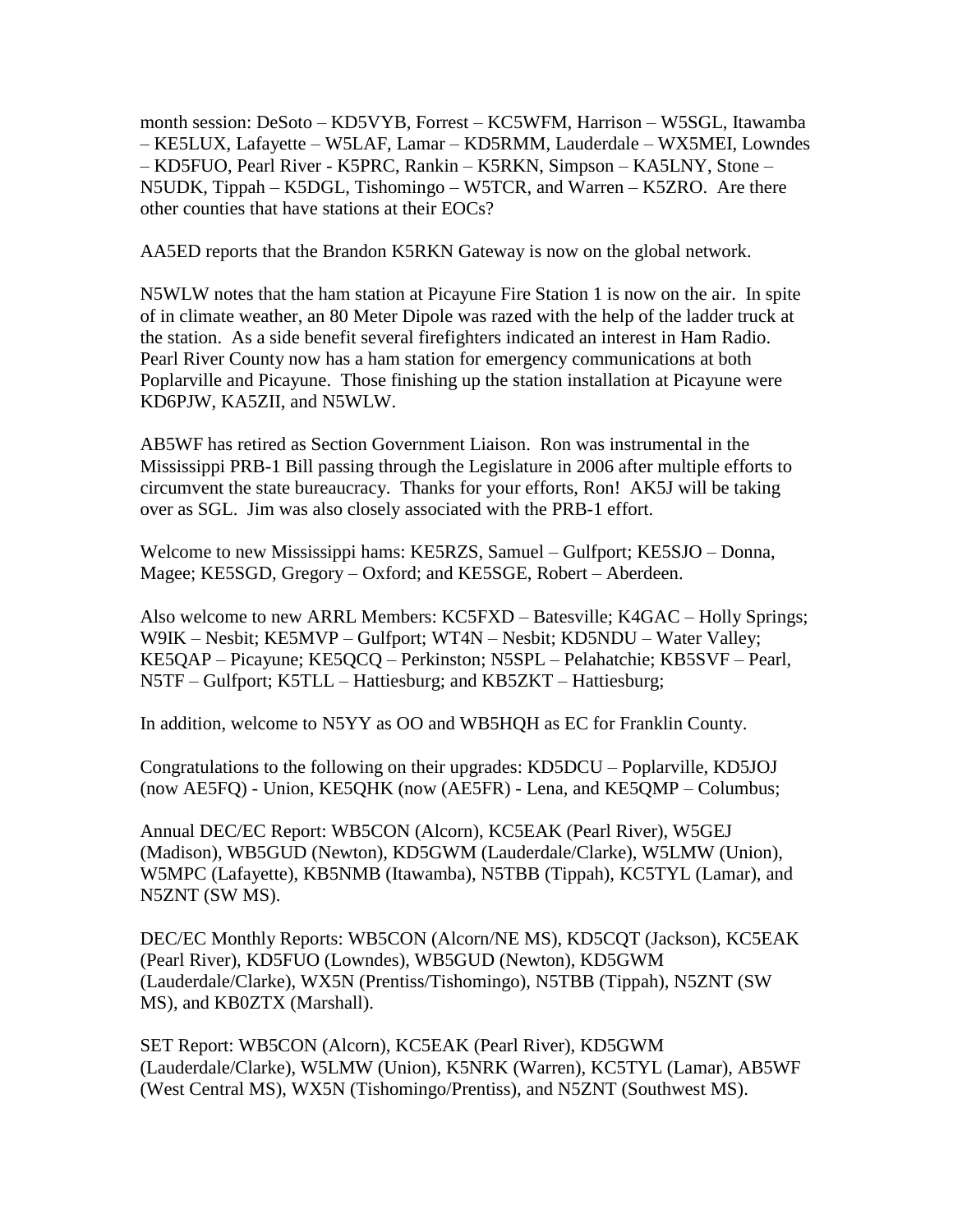Skywarn Report: KE5PTL

Club Newsletter/Reports: Hattiesburg ARC (AC5E), Pearl River ARC (N5WLW), and Vicksburg ARC (W5WAF)

Regret to report the passing of W5TUD of Water Valley and KE5BYF of Columbus.

Net reports: sessions/QNI/QTC (Net Manager)

DRN5 62/MS 100% Rep by KA1ZIA, W5MLO, WA5FB, and W5XX (WB5ZED)

MSPN 31/2940/41 (K5NRK)

Magnolia Section Net 31/889/3 (AD5J)

Jackson Co ARES 31/537/7 (KD5CQT)

MS Slow Net 22/36/0 (W3TWD)

Stone County ARES 5/135/0 (N5UDK)

Magnolia DX Assn 5/113/0 (N5FG)

Itawamba County ARES 5/41/0 (KB5NMB)

Lowndes Co ARC Net 5/40/0 (AD5DO)

MCARA CARES 5/51/0 (KA2KMU)

Meridian Area EN 5/60/0 (KD5GWM)

Tishomingo County ARES 5/112/4 (KU4WW)

Miss/Lou WX Net 4/27/0 (K5NRK)

MS Baptist Hams Net 4/29/0 (WF5F)

Hattiesburg Area EN 4/110/0 (N5MZ)

Monroe ARC 4/32/0 (AD5DO)

Jackson ARC EN 4/42/0 (AB5WF)

Pearl River ARES Net 4/43/1 (KC5EAK)